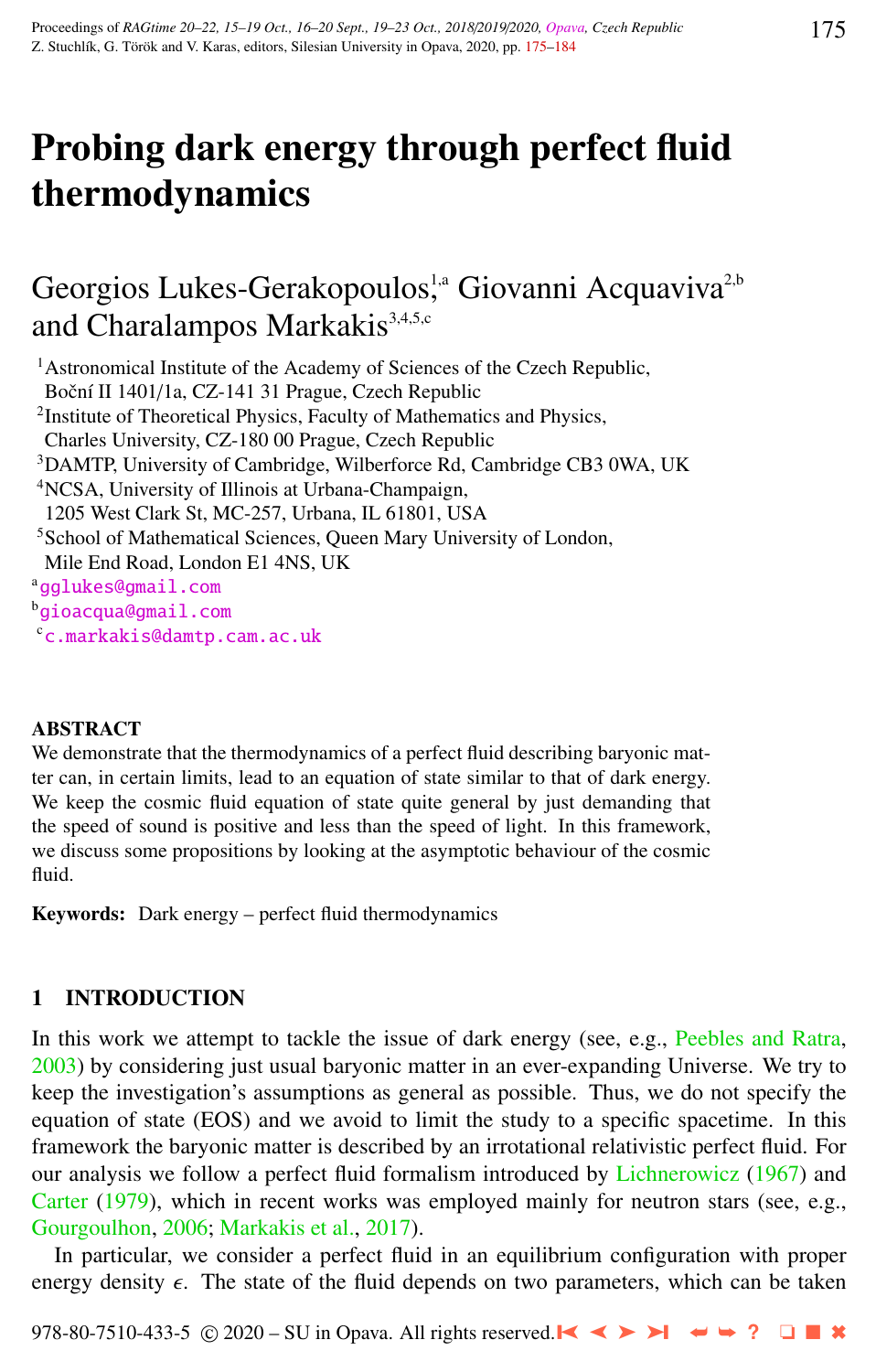<span id="page-1-0"></span>to be the rest-mass density  $\rho$  and specific entropy (entropy per unit rest-mass) *s*. Then the EOS of the fluid is given by a function

$$
\epsilon = \epsilon(\rho, s) \tag{1}
$$

From Eq. (1) one can derive the first law of thermodynamics:

$$
d\epsilon = \mu \frac{d\rho}{m_b} + T d(s\rho),\tag{2}
$$

where  $m_b$  denotes the rest mass of a baryon and  $\mu$  is the baryon chemical potential. The pressure *p* and specific enthalpy *h* are functions of  $\rho$  and *s* entirely determined by Eq. (1):

$$
p = -\epsilon + \rho \, T \, s + \frac{\mu}{m_b} \rho \,,\tag{3}
$$

$$
h := \frac{\epsilon + p}{\rho} = \frac{\mu}{m_b} + Ts \tag{4}
$$

Note that Eq. (3) can be obtained by the extensivity property of the energy density, while the second equality of Eq.  $(4)$  comes from Eq.  $(3)$ . Now Eqs.  $(2)$  and  $(4)$  yield the thermodynamic relations

$$
d\epsilon = h d\rho + \rho T ds,
$$
\n(5)

$$
dp = \rho \, dh - \rho \, T \, ds. \tag{6}
$$

Moreover, writing  $h = h(\rho, s)$  and differentiating yields

$$
dh = \frac{hc_s^2}{\rho} d\rho + \frac{\partial h}{\partial s}\Big|_{\rho} ds,
$$
\n(7)

where

$$
c_s^2 = \left. \frac{\partial p}{\partial \epsilon} \right|_s = \frac{\rho}{h} \left. \frac{\partial h}{\partial \rho} \right|_s \tag{8}
$$

is the speed of sound. In order to ensure causal evolution, given the upper bound for signal propagation set by the speed of light, physically admissible fluids should have

$$
0 \lesssim s_m^2 \le c_s^2 \le 1,\tag{9}
$$

where  $s_m^2$  is an arbitrarily close to zero cut-off value for the speed of sound.

A simple perfect fluid is characterized by the energy-momentum tensor

$$
T_{\alpha}{}^{\beta} = h \rho u_{\alpha} u^{\beta} + p g_{\alpha}{}^{\beta} = (\epsilon + p) u_{\alpha} u^{\beta} + p g_{\alpha}{}^{\beta} , \qquad (10)
$$

where  $g_{\alpha\beta}$  is the spacetime metric and  $u^{\mu}$  is the timelike vector tangent to the fluid's flow,<br>cationization the normalization condition  $u^{\alpha}$ .  $= -1$ . Such operaty momentum tangen is the satisfying the normalization condition  $u^{\alpha}u_{\alpha} = -1$ . Such energy-momentum tensor is the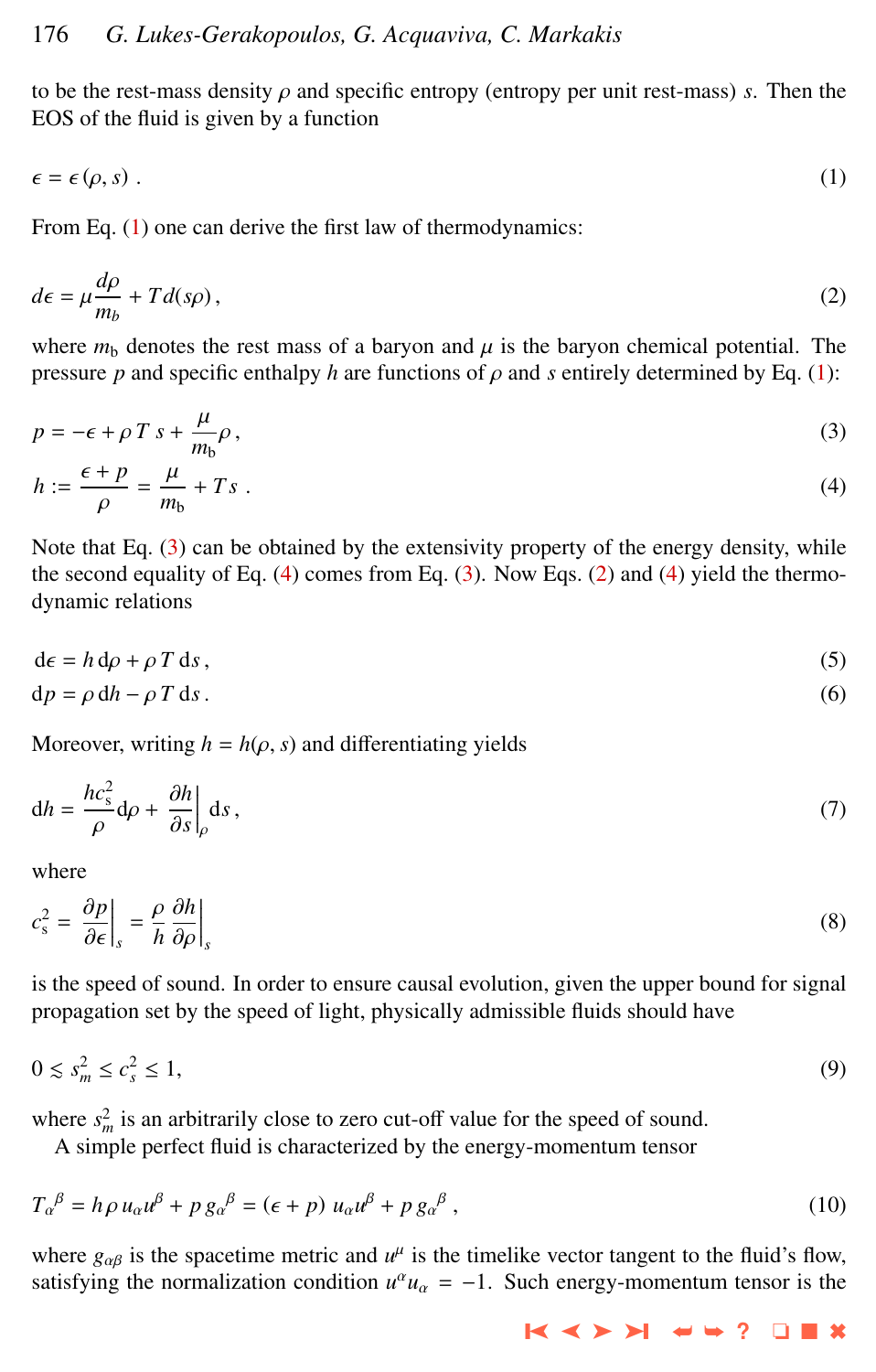<span id="page-2-0"></span>source in Einstein's field equations (EFE)  $G_{\alpha}{}^{\beta} = T_{\alpha}{}^{\beta}$ , which are assumed to hold through-<br>out this work. By taking the coverient divergence of EEE, the doubly contracted Bianchi out this work. By taking the covariant divergence of EFE, the doubly contracted Bianchi identities  $\nabla_{\beta} G_{\alpha}{}^{\beta} \equiv 0$  assure the covariant conservation of energy-momentum

$$
\nabla_{\beta} T_{\alpha}{}^{\beta} = 0, \tag{11}
$$

which is the relativistic version of Euler equation. Using Eq. [\(6\)](#page-1-0) with variation evaluated along the flow lines ( $d \rightarrow u^{\alpha} \nabla_{\alpha}$ ) and thanks to the normalization of the timelike vector  $u^{\alpha}$ , eq.(11) takes the form

$$
\nabla_{\alpha} T^{\alpha}_{\ \beta} = p_{\beta} \nabla_{\alpha} (\rho u^{\alpha}) + \rho \left[ u^{\alpha} \Omega_{\alpha\beta} - T \nabla_{\beta} s \right] = 0, \tag{12}
$$

where  $p_{\alpha} = hu_{\alpha}$  is the *canonical momentum* of a fluid element, and its exterior derivative  $\Omega_{\alpha\beta}$  :=  $\nabla_{\alpha} p_{\beta} - \nabla_{\beta} p_{\alpha}$  is the *canonical vorticity 2-form*. If we assume the rest-mass (or baryon) conservation

$$
\nabla_{\alpha} (\rho u^{\alpha}) = 0, \qquad (13)
$$

Eq. (12) yields the relativistic Euler equation in the canonical form:

$$
u^{\alpha}\Omega_{\alpha\beta} = T\nabla_{\beta} s. \tag{14}
$$

Contraction of eq. (14) with the four-velocity  $u^{\beta}$  makes the left-hand side vanish identically.<sup>1</sup> Hence the specific entropy is constant along the flow lines:

$$
u^{\alpha}\nabla_{\alpha}s = 0. \tag{15}
$$

This reflects the fact that the Euler equation describes *adiabatic flows*, *i.e.* there are no heat fluxes in the fluid nor particle production. The adiabatic character of the fluid as expressed by Eq. (15) is a consequence of assuming rest-mass conservation Eq. (13).

### 2 THERMODYNAMICAL RELATIONS FOR AN IRROTATIONAL FLUID

The condition for irrotational fluid flow is  $\Omega_{\alpha\beta} = 0$ , and implies through Eq. (14) that the specific entropy is constant, *i.e.*  $ds = 0$ . The fundamental relations Eqs. [\(5\)](#page-1-0)-[\(7\)](#page-1-0) reduce to

$$
dh = \frac{hc_s^2}{\rho} d\rho, \qquad (16)
$$

$$
d\epsilon = h \, d\rho \,,\tag{17}
$$

$$
dp = \rho dh. \tag{18}
$$

<sup>&</sup>lt;sup>1</sup> This is because the left-hand side, after contraction with  $u^{\beta}$ , ends up being a product of the symmetric term  $u^{\alpha} u^{\beta}$  with the antisymmetric 2-form  $\Omega_{\alpha\beta}$ .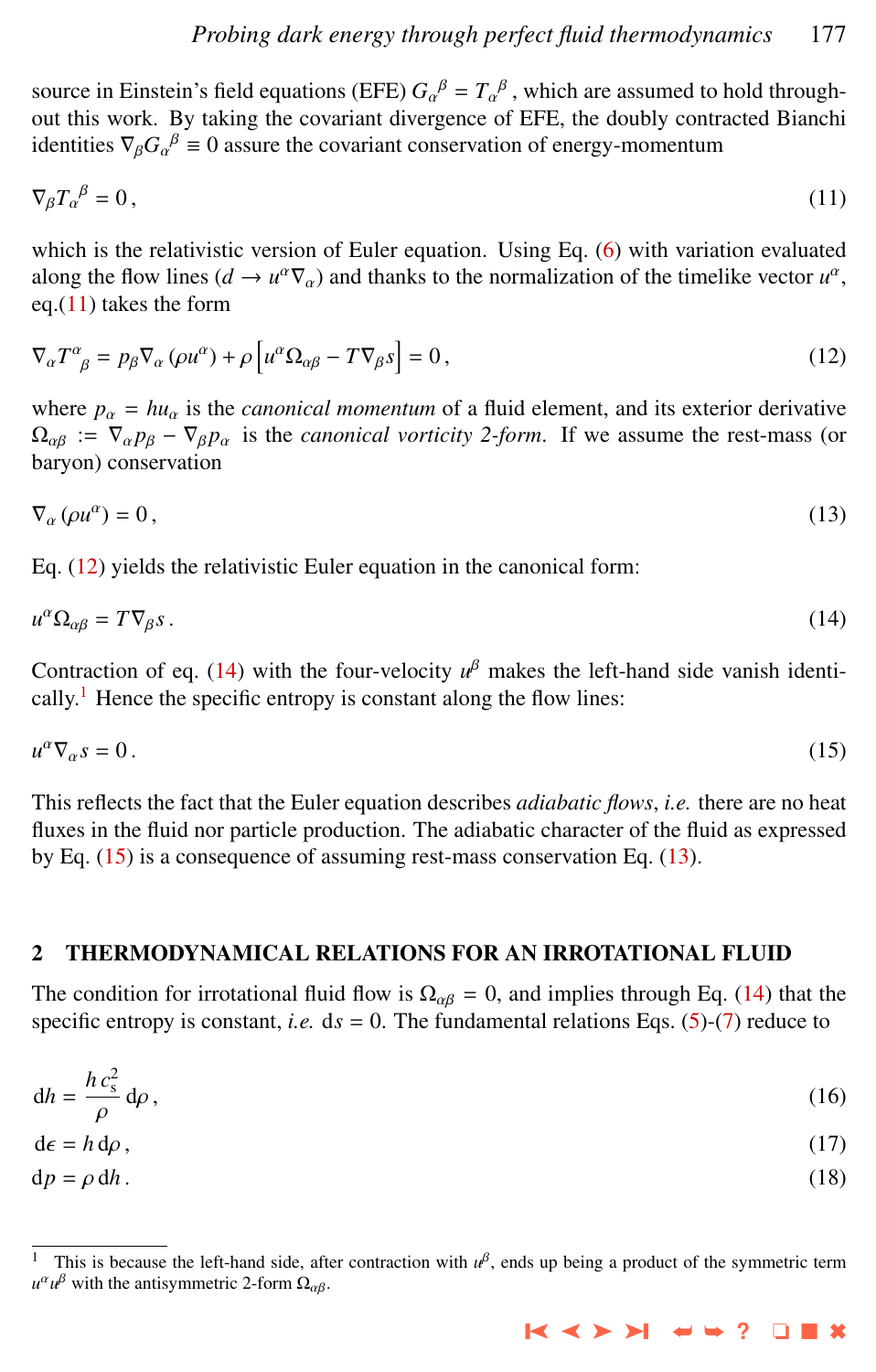<span id="page-3-0"></span>Using the limits set by Eq.  $(9)$  and making the reasonable assumption that the rest-mass density is a positive quantity, since we consider fluid composed only of baryonic matter, we arrive through Eq. [\(16\)](#page-2-0) to

$$
\int_{\rho_1}^{\rho} \frac{s_m^2 \mathrm{d} \rho'}{\rho'} \le \int_{\rho_1}^{\rho} \frac{c_s^2 \mathrm{d} \rho'}{\rho'} \le \int_{\rho_1}^{\rho} \frac{\mathrm{d} \rho'}{\rho'} \quad \Rightarrow \quad \left(\frac{\rho}{\rho_1}\right)^{s_m^2} \le \frac{h}{h_1} \le \frac{\rho}{\rho_1},\tag{19}
$$

where index "1" refers to the integration constants of the specific fluid with equation of state described by the speed of sound  $c_s^2$ , not by the lower bound and upper bounds of Eq. [\(9\)](#page-1-0).

Note that we have assumed that  $d\rho > 0$ . Eq. (19) implies  $\left(\frac{\rho}{\rho}\right)$  $\rho_1 \leq \rho$ , since  $s_m^2 < 1$ , i.e. the integration constant  $\rho_1$  corresponds to the minimum of the allowed values for the rest-mass density of the fluid. Moreover, inequality (19) implies  $\sum_{m=1}^{3}$  $\leq 1$ , which gives that allowed values for the rest-mass density of the fluid. Moreover, inequality (19) implies that  $h/h_1 > 0$ . At this point we do not make any assumption about the sign of the specific enthalpy.

Because of Eq. [\(17\)](#page-2-0), Eq. (19) results in

$$
\frac{1}{\rho_1^{s_m^2}} \int_{\rho_1}^{\rho} \rho'^{s_m^2} d\rho' \le \frac{1}{h_1} \int_{\rho_1}^{\rho} h d\rho' \le \frac{1}{\rho_1} \int_{\rho_1}^{\rho} \rho' d\rho'
$$

$$
\Rightarrow \frac{\rho_1}{1 + s_m^2} \left[ \left( \frac{\rho}{\rho_1} \right)^{s_m^2 + 1} - 1 \right] \le \frac{\epsilon - \epsilon_1}{h_1} \le \frac{\rho_1}{2} \left[ \left( \frac{\rho}{\rho_1} \right)^2 - 1 \right],
$$
(20)

where  $\int_{\rho_1}^{\rho} h d\rho' = \int_{\epsilon_1}^{\epsilon} d\epsilon'$  was employed. From Eqs. [\(16\)](#page-2-0) and [\(18\)](#page-2-0) we get

$$
dp = c_s^2 h d\rho. \tag{21}
$$

Taking into account Eq.  $(21)$ , from Eq.  $(19)$  and Eq.  $(9)$  we have

$$
\frac{s_m^2}{\rho_1^{s_m^2}} \int_{\rho_1}^{\rho} \rho'^{s_m^2} d\rho' \le \frac{1}{h_1} \int_{\rho_1}^{\rho} c_s^2 h d\rho' \le \frac{1}{\rho_1} \int_{\rho_1}^{\rho} \rho' d\rho'
$$
  

$$
\Rightarrow \frac{s_m^2 \rho_1}{1 + s_m^2} \left[ \left( \frac{\rho}{\rho_1} \right)^{s_m^2 + 1} - 1 \right] \le \frac{p - p_1}{h_1} \le \frac{\rho_1}{2} \left[ \left( \frac{\rho}{\rho_1} \right)^2 - 1 \right],
$$
 (22)

where  $\int_{\rho_1}^{\rho} c_s^2 h d\rho' = \int_{\rho_1}^{\rho}$  $(p-p_1)/h_1 \ge 0$ , while inequality (20) gives that  $(\epsilon - \epsilon_1)/h_1 \ge 0$ . For  $\rho = \rho_1$ , Eqs. (19), (20), (20), (20),  $(20)$  reduce to  $h = h_1$ ,  $\epsilon = \epsilon_1$ ,  $p = p_1$  respectively, which is trivial but self-consistent *p*1 d*p*<sup>'</sup> was employed. Since  $\rho \ge \rho_1$ , inequality (22) gives that (22) reduce to  $h = h_1$ ,  $\epsilon = \epsilon_1$ ,  $p = p_1$  respectively, which is trivial but self-consistent.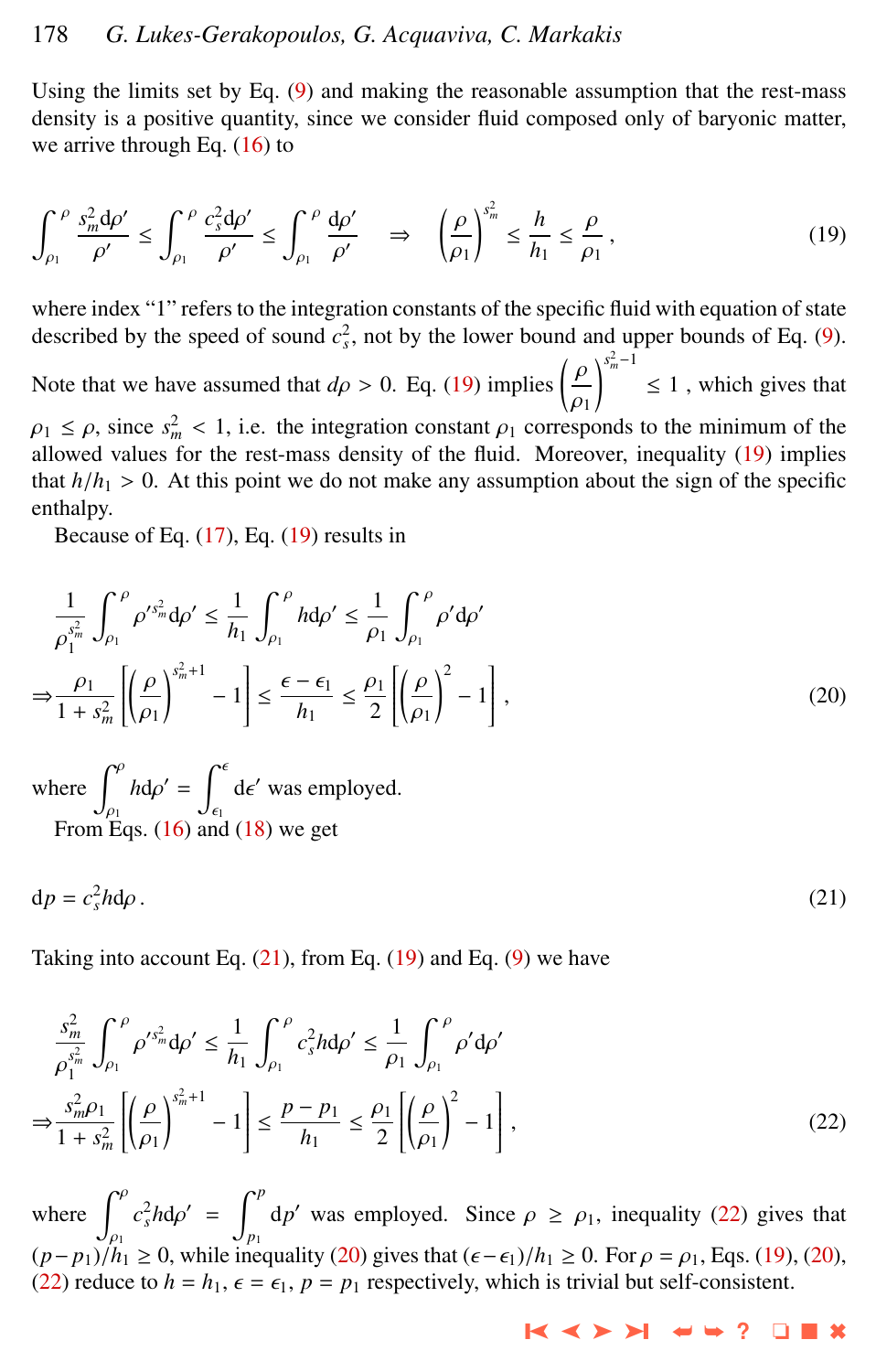### <span id="page-4-0"></span>*2.0.1 Assuming constant speed of sound*

Assuming  $c_s^2$  is independent of specific enthalpy, i.e. constant, then by following similar steps as for arriving to the inequalities  $(19)$ ,  $(20)$ ,  $(22)$ , we get

$$
\epsilon - \epsilon_1 = \frac{1}{1 + c_s^2} \rho_1 h_1 \left[ \left( \frac{\rho}{\rho_1} \right)^{1 + c_s^2} - 1 \right],\tag{23}
$$

$$
p - p_1 = \frac{c_s^2}{1 + c_s^2} \rho_1 h_1 \left[ \left( \frac{\rho}{\rho_1} \right)^{1 + c_s^2} - 1 \right],
$$
 (24)

which leads to

$$
p = c_s^2 (\epsilon - \epsilon_1) + p_1 \,. \tag{25}
$$

Note that if one changes the equation of the state of the fluid, i.e.  $c_s^2$ , the integration constants denoted with "1" change as well.

# 3 ASYMPTOTIC BEHAVIORS

#### 3.1 Rest-mass density

The rest mass conservation  $(13)$  can be rewritten as:

$$
\dot{\rho} + \rho \theta = 0, \tag{26}
$$

where  $\theta = \nabla_{\alpha} u^{\alpha}$  is the expansion scalar of the congruence  $u^{\alpha}$ ,  $= u^{\alpha} \nabla_{\alpha}$  denotes the derivative with respect to a relevant time parameter t along the congruence  $u^{\alpha}$ . Integration derivative with respect to a relevant time parameter  $t$  along the congruence  $u^{\alpha}$ . Integrating Eq. (26) along the time parameter *t* leads to

$$
\rho = \rho_0 \ e^{-\int_{t_0}^t \theta(t') dt'}, \tag{27}
$$

with initial condition  $\rho(t_0) = \rho_0$ .

Proposition 1. *For a perfect fluid moving along an expanding congruence with conserved positive rest-mass, the rest-mass density vanishes asymptotically,*  $\rho \rightarrow 0^+$ *, in the limit*  $t \rightarrow \infty$  $t \rightarrow \infty$ .

*Proof.* Since we have an expanding congruence, there exists a  $k > 0$ , such that  $\theta \geq k$ . Eq. (27) then leads to

$$
\rho = \rho_0 \ e^{-\int_{t_0}^t \theta(t') dt'} \le \rho_0 \ e^{-\int_{t_0}^t k dt'} = \rho_0 \ e^{-k(t-t_0)} \to 0 \quad \text{for} \quad t \to \infty \,. \tag{28}
$$

Since  $\rho > 0$ , one has  $\rho \to 0^+$  for  $t \to \infty$ , i.e. the rest mass density asymptotically vanishes.  $\square$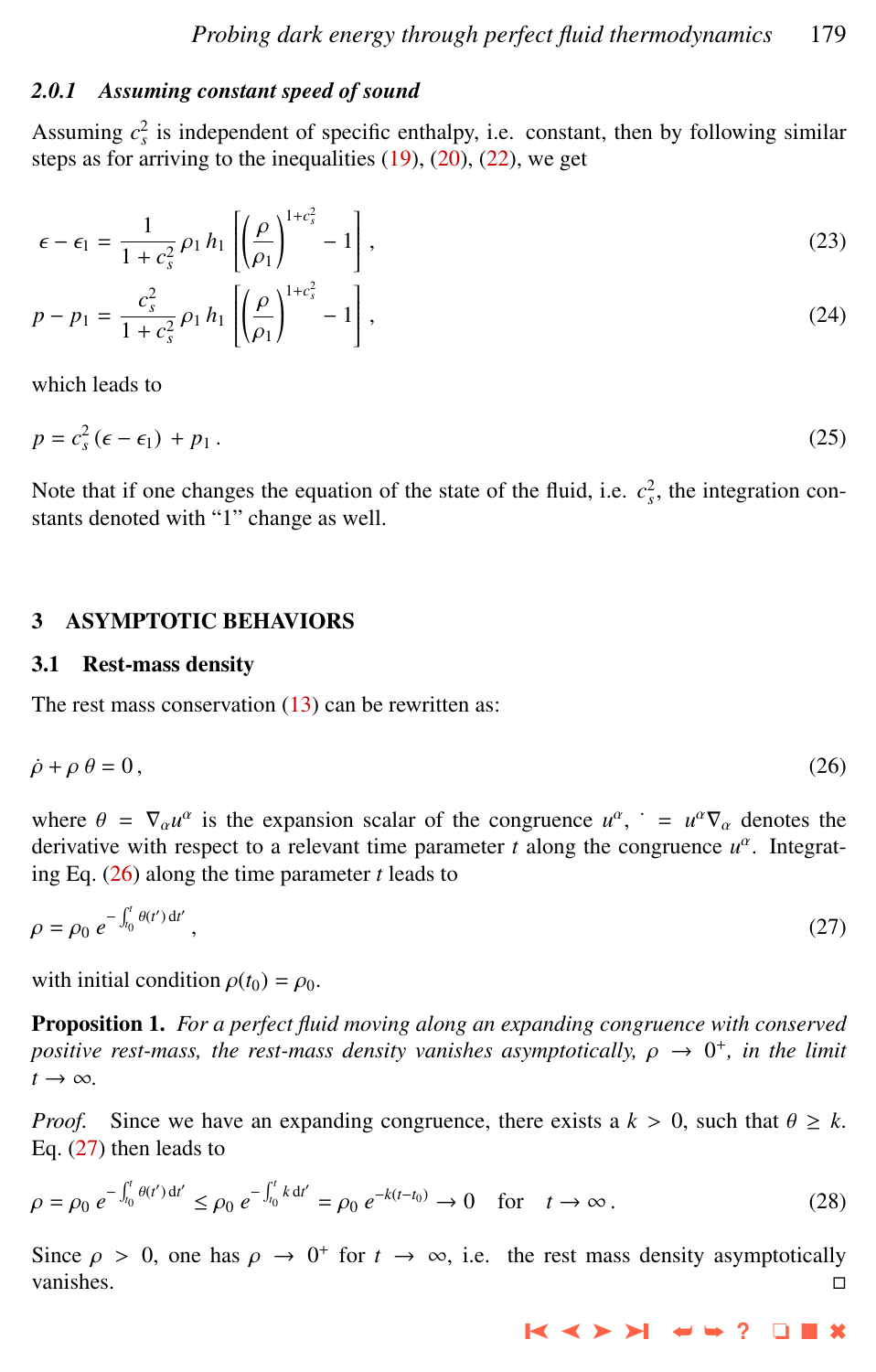# 180 *G. Lukes-Gerakopoulos, G. Acquaviva, C. Markakis*

Proposition [1](#page-4-0) and the fact that  $\rho_1 \leq \rho$  suggests that  $\rho_1$  must be an infinitesimally small positive quantity, i.e.  $\rho_1 \equiv 0^+$  $\rho_1 \equiv 0^+$  $\rho_1 \equiv 0^+$ . Moreover, Proposition 1 implies that for  $t \to \infty$ <br>Eqs. (23) (24) derived for a fluid with constant non-zero speed of sound lead to Eqs. [\(23\)](#page-4-0), [\(24\)](#page-4-0) derived for a fluid with constant non-zero speed of sound lead to

$$
\epsilon - \epsilon_1 \simeq -\frac{1}{1 + c_s^2} \rho_1 h_1, \tag{29}
$$

$$
p - p_1 \simeq -\frac{c_s^2}{1 + c_s^2} \rho_1 h_1 \tag{30}
$$

To show an interesting implication of these relations, let us fix the constants of integration by considering the vanishing pressure limit,  $p_1 = 0$ . In this limit, one typically imposes that the specific enthalpy is equal to unity. Then, the relation  $\epsilon + p = \rho h$ , for  $p = p_1 = 0$ and  $h = h_1 = 1$ , implies

$$
\epsilon_1 = \rho_1 \,. \tag{31}
$$

With these constraints on the constants, we obtain the following expressions for Eqs. (29), (30):

$$
p \simeq -\frac{\epsilon_1 c_s^2}{1 + c_s^2},\tag{32}
$$

$$
\epsilon \simeq \frac{\epsilon_1 c_s}{1 + c_s^2} \,. \tag{33}
$$

It is immediately evident that Eq. (33) represents a constant positive contribution to the energy density for any  $c_s^2 > 0$ , if  $\epsilon_1 = \rho_1 > 0$ . In a cosmological context such term behaves<br>like a cosmological constant, since  $n = -\epsilon$ . This has been already noticed for the case of like a *cosmological constant*, since  $p = -\epsilon$ . This has been already noticed for the case of the stiff fluid  $(c_s = 1)$  by [Christodoulou](#page-9-0) [\(1995\)](#page-9-0).

Applying proposition [1](#page-4-0) on the inequalities  $(20)$ ,  $(22)$  and using the  $(31)$  choice for fixing the constants, we arrive at:

$$
-\frac{\epsilon_1 s_m^2}{1+s_m^2} \lesssim p \lesssim -\frac{\epsilon_1}{2},\tag{34}
$$

$$
\frac{\epsilon_1 s_m^2}{1 + s_m^2} \lesssim \epsilon \lesssim \frac{\epsilon_1}{2} \,. \tag{35}
$$

Eq. (35) still implies a constant positive contribution to the energy density for  $t \to \infty$ , but Eq. (34) is only possible if  $\epsilon_1 = 0$ , since  $s_m^2 \ll 1$ . Thus, we are led to  $\epsilon_1 = 0$ , which means that Eqs. (34) (35) respectively lead to  $n \approx \epsilon \approx 0$ . Moreover, since the above inequalities that Eqs. (34), (35) respectively lead to  $p \approx \epsilon \approx 0$ . Moreover, since the above inequalities include the constant speed case as a subcase, then  $\epsilon_1 = 0$  for Eqs. (32), (33), so they do not imply the existence of a cosmological constant. On the other hand, this result might be suggesting that the choice  $(31)$  we have made to fix the constants is not the proper one.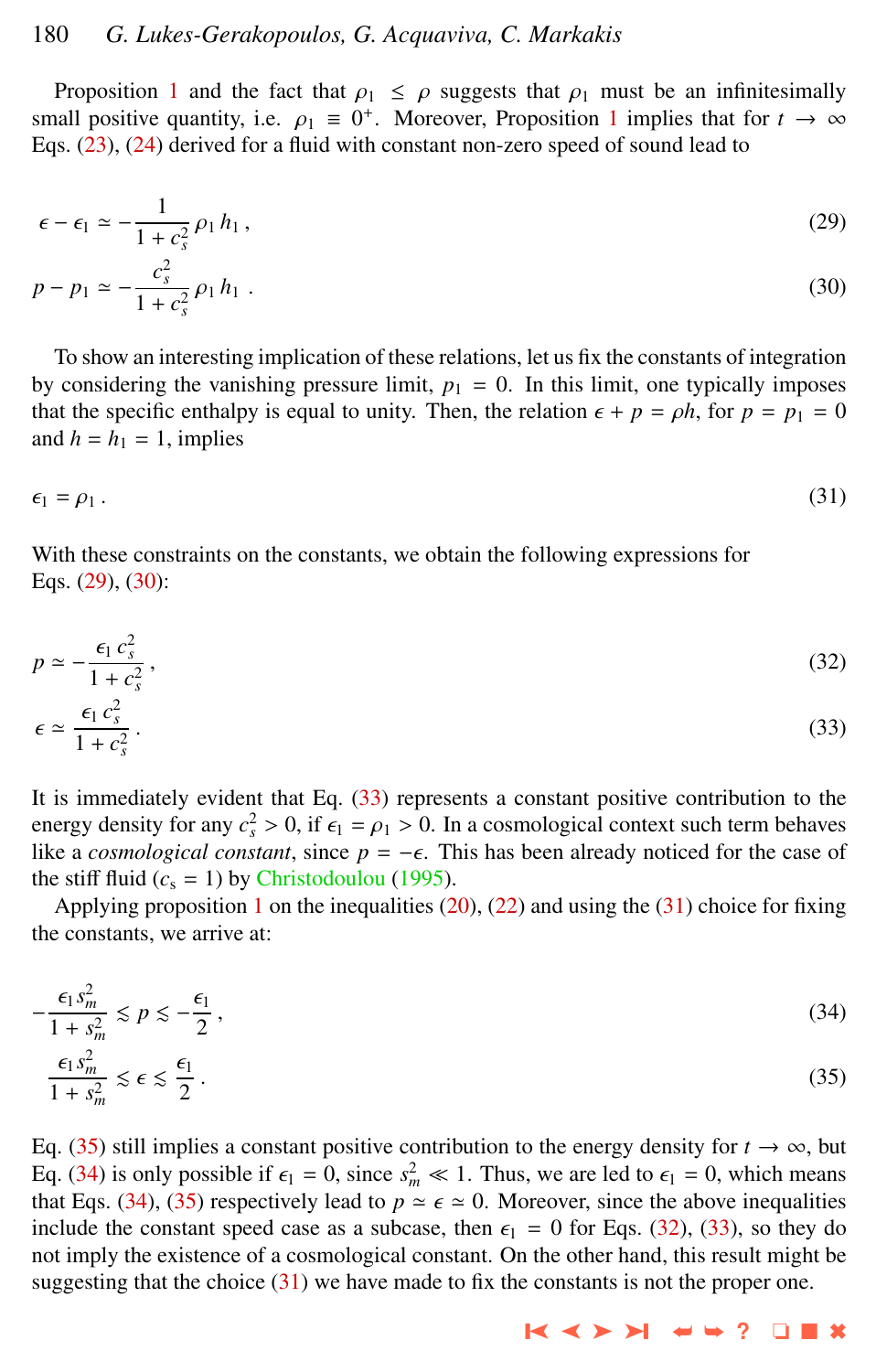<span id="page-6-0"></span>In fact if we do not fix the constants, according to Proposition [1](#page-4-0) the inequalities [\(19\)](#page-3-0),  $(20)$ ,  $(22)$  reduce to

$$
\frac{h}{h_1} \simeq 0,\tag{36}
$$

$$
-\frac{\rho_1}{1+s_m^2} \le \frac{\epsilon-\epsilon_1}{h_1} \le -\frac{\rho_1}{2},\tag{37}
$$

$$
-\frac{s_m^2 \rho_1}{1+s_m^2} \lesssim \frac{p-p_1}{h_1} \lesssim -\frac{\rho_1}{2} \,. \tag{38}
$$

Again because of  $s_m^2 \ll 1$ , Eq. (38) can hold only if  $\rho_1$  is exactly zero. Note that even if  $s_m^2$ <br>was equal to zero  $\alpha$ , had to be zero as well. By not allowing the rest mass energy density was equal to zero  $\rho_1$  had to be zero as well. By not allowing the rest mass energy density to acquire the zero value, we have arrived to a contradiction. If one would allow it, then it would not be possible to derive the inequalities in Sec. [2.](#page-2-0) To resolve this contradiction, one might claim that the relations derived in Sec. [2](#page-2-0) hold only for finite time intervals, i.e. they do not hold for  $t \to \infty$ . To discuss the asymptotic behaviors, we need propositions like Proposition [1.](#page-4-0)

#### 3.2 Enthalpy

Evaluating the thermodynamic relation Eq. [\(7\)](#page-1-0) along the flow lines, and implementing Eq. [\(15\)](#page-2-0), yields the relation

$$
u^{\alpha}\nabla_{\alpha}h = \frac{hc_{s}^{2}}{\rho}u^{\alpha}\nabla_{\alpha}\rho\,,\tag{39}
$$

which can be used to rewrite the rest-mass conservation equation  $(13)$  as

$$
0 = \nabla_{\alpha} (\rho u^{\alpha})
$$
  
=  $\frac{\rho}{hc_s^2} \left( u^{\alpha} \nabla_{\alpha} h + hc_s^2 \nabla_{\alpha} u^{\alpha} \right)$ . (40)

The continuity equation for the rest-mass density as expressed by Eq.  $(41)$  is

$$
\dot{h} = -c_s^2 \theta h, \qquad (42)
$$

For generic time-dependent speed of sound and expansion scalar, one then has

$$
h = h_0 \, e^{-\int_{t_0}^t c_s^2(t')\,\theta(t')\,\mathrm{d}t'}\,,\tag{43}
$$

with initial condition  $h(t_0) = h_0$ .

# *3.2.1 Strong Energy Condition*

Proposition 2. *Consider a perfect fluid moving along an expanding and isotropic congruence, with conserved rest-mass and satisfying the Strong Energy Condition (SEC); then if the speed of sound is a function of time defined in the interval*  $(0, 1]$ *, in the limit t*  $\rightarrow \infty$  *one necessarily has*  $\epsilon \to 0$  *and*  $p \to 0$ *.*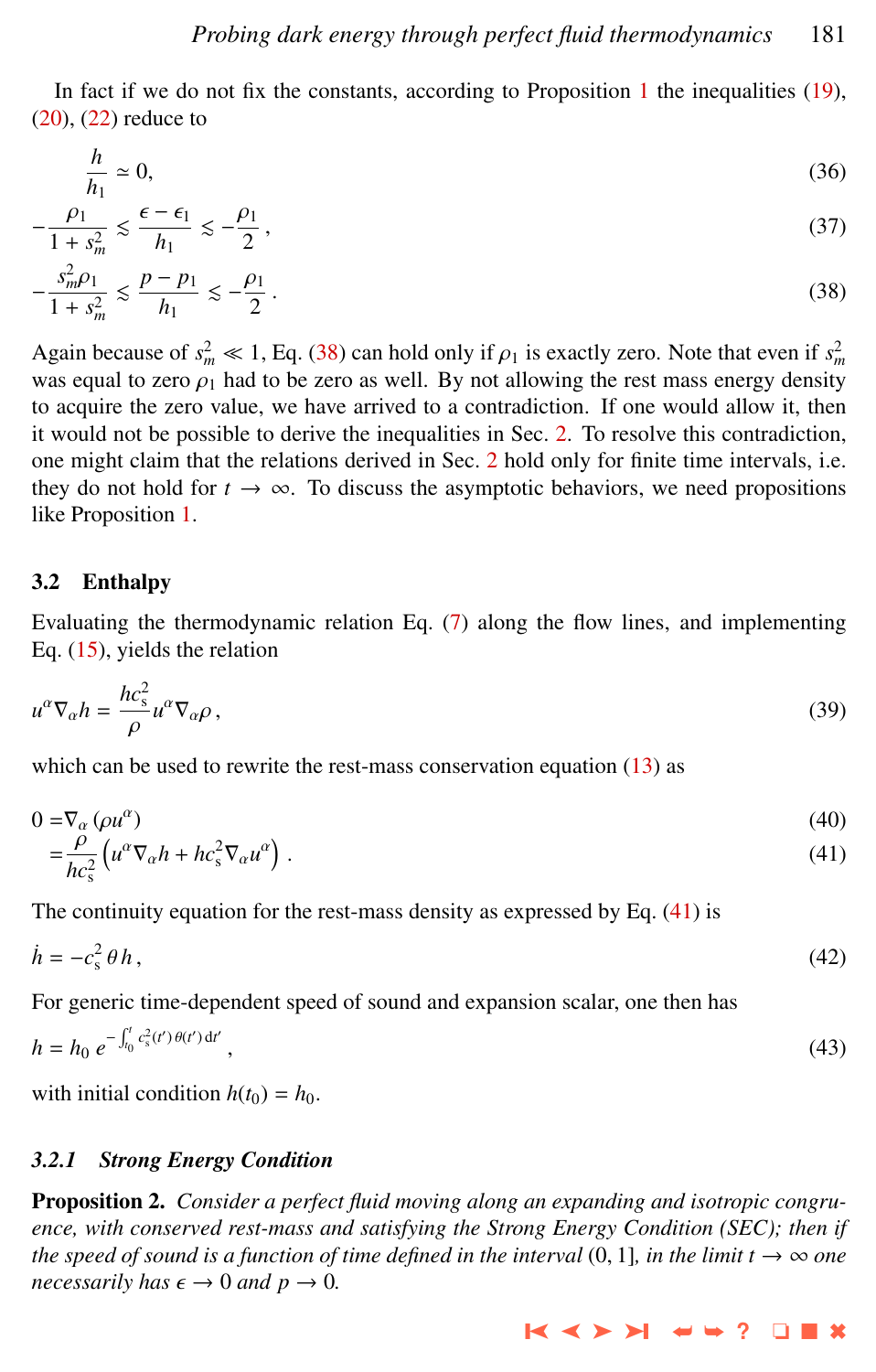<span id="page-7-0"></span>*Proof.* The equation of rest-mass conservation can be rewritten in the form Eq. [\(42\)](#page-6-0), whose general solution is given by  $eq.(43)$  $eq.(43)$ . We would like to evaluate the behavior of *h* in the limit when  $t \to \infty$  by obtaining an upper and a lower bound.

*Lower bound.* First of all  $c_s^2(t) \in (0, 1]$ , so we can write

$$
h = h_0 \ e^{-\int_{t_0}^t c_s^2(t') \theta(t') dt'} \ \geq \ h_0 \ e^{-\int_{t_0}^t \theta(t') dt'} \ . \tag{44}
$$

Secondly, the Raychaudhuri equation for an isotropic timelike congruence  $u^{\alpha}$  reads

$$
\dot{\theta} = -\left(\frac{1}{3}\theta^2 + R_{\alpha\beta}u^{\alpha}u^{\beta}\right). \tag{45}
$$

Because of the SEC, the last term is positive. Hence we get the inequality

$$
\dot{\theta} \le -\frac{1}{3}\theta^2 \,. \tag{46}
$$

Integration of such inequality gives

$$
\theta \le \frac{3\,\theta_0}{3 + \theta_0 \, t},\tag{47}
$$

with  $\theta_0 = \theta(t_0)$ . Applying such bound to the rightmost term of Eq. (44) gives

$$
h \ge h_0 \, e^{-\int_{t_0}^t \theta(t') \, \mathrm{d}t'} \ge h_0 \, e^{-\int_{t_0}^t \frac{3\theta_0}{3 + \theta_0 t'} \, \mathrm{d}t'} \\
= h_0 \left( \frac{3 + \theta_0 t_0}{3 + \theta_0 t} \right)^3 \to 0 \quad \text{for} \quad t \to \infty \,.
$$
\n(48)

Hence  $h \geq 0$  for  $t \to \infty$ .

*Upper bound.* By assumption, the product  $c_s^2(t)\theta(t)$  is strictly positive: hence there exists constant  $k > 0$  such that  $c^2(t)\theta(t) > k > 0$  for any finite time. The function *h* can then be a constant  $k > 0$  such that  $c_s^2(t)\theta(t) \ge k > 0$  for any finite time. The function *h* can then be bounded from above in the following way: bounded from above in the following way:

$$
h = h_0 e^{-\int_{t_0}^t c_s^2(t') \theta(t') dt'} \le h_0 e^{-\int_{t_0}^t k dt'}
$$
  
=  $h_0 e^{-k(t-t_0)} \to 0 \quad \text{for} \quad t \to \infty$ . (49)

Hence  $h \leq 0$  for  $t \to \infty$ .

Putting together the results of both bounds, we find that  $h = 0$  in the limit  $t \to \infty$ . At the same time  $\rho \to 0$  in the same limit, because of Proposition [1.](#page-4-0) Thus, one has that  $h \equiv \frac{\epsilon + p}{\rho} \to 0$  implies that  $p + \epsilon \to 0$ .<br>
I as the SEC requires  $p + \frac{1}{2} \epsilon >$ 

Lastly, the SEC requires  $p + \frac{1}{3} \epsilon \ge 0$ : the only case in which the condition  $p + \epsilon \to 0$  is<br>neistent with this bound is when both  $\epsilon \to 0$  and  $p \to 0$  (left panel of Fig. 1) consistent with this bound is when both  $\epsilon \to 0$  and  $p \to 0$  (left panel of Fig. [1\)](#page-8-0).

Note that Proposition [1](#page-4-0) by itself could not lead to  $p + \epsilon \rightarrow 0$ , since the asymptotic bounded value of the specific enthalpy was not guaranteed.

*Proposition [2](#page-6-0) is a general statement about the impossibility for a "well defined" isotropic perfect fluid satisfying the SEC to have a non-trivial pressure asymptotically.* Hence, in the following propositions we drop SEC and specialize to a spatially flat Friedmann-Robertson-Walker (FRW) spacetime.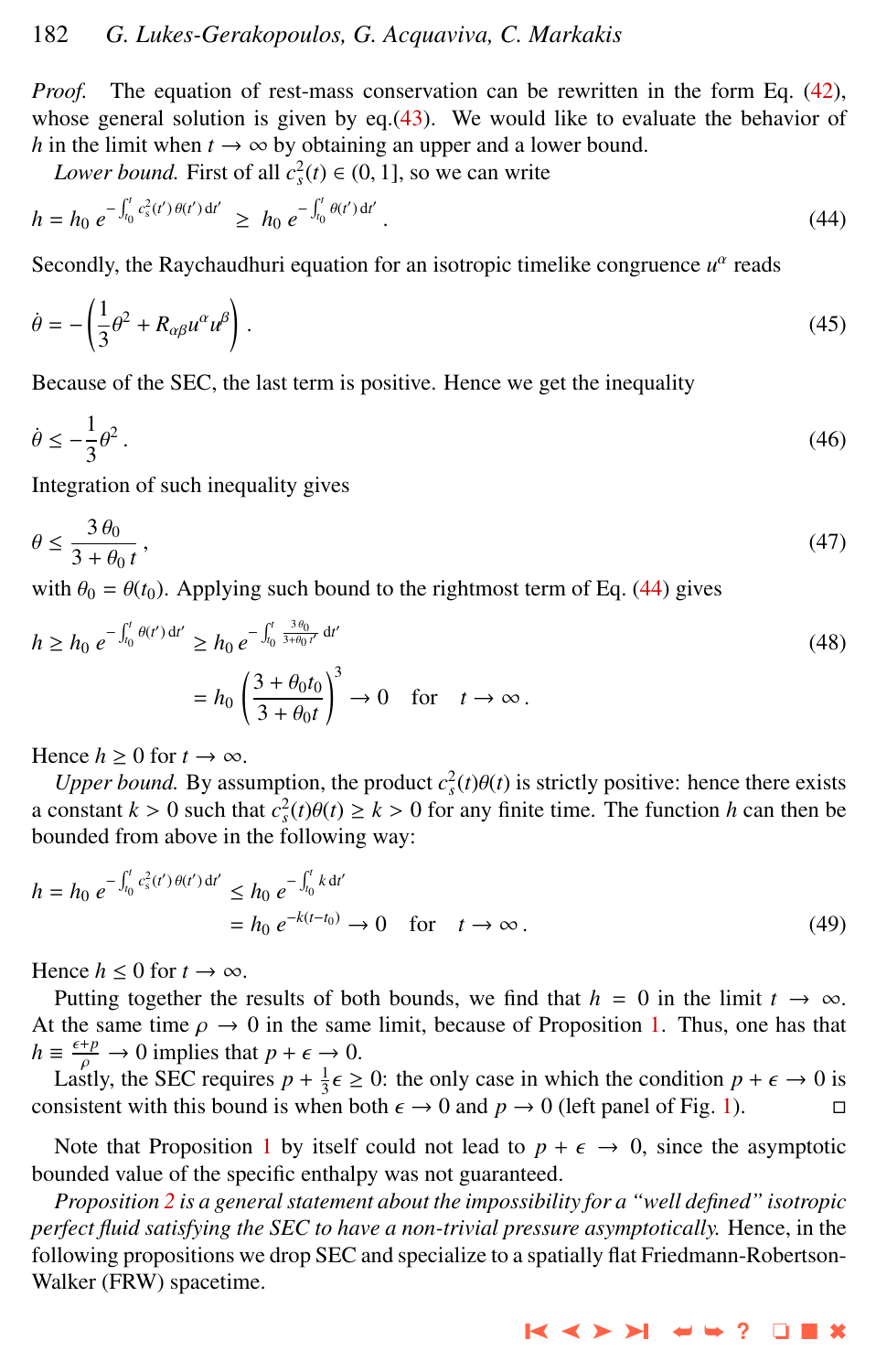<span id="page-8-0"></span>

Figure 1. Left panel: The plane of allowed EoS assuming SEC, Proposition [2.](#page-6-0) Right Panel: The plane of allowed EoS assuming bounded rate of congruence expansion, Proposition 3. In both panels we assume that the energy density is  $\epsilon \geq 0$ .

# *3.2.2 Bounded Rate of Expansion*

Proposition 3. *Consider a perfect fluid moving along an expanding congruence in a flat FRW spacetime, with conserved rest-mass and a rate of expansion bounded by* Ξ*; then if the speed of sound is a function of time defined in the interval* (0, 1]*, in the limit t*  $\rightarrow \infty$  *one has*  $\epsilon + p \rightarrow 0$ *, without necessarily*  $\epsilon \rightarrow 0$  *and*  $p \rightarrow 0$ *, and*  $0 \leq \Xi$ *.* 

*Proof.* The *upper bound* stays the same as in Proposition [2,](#page-6-0) so  $h \le 0$  for  $t \to \infty$ . *Lower bound.* A positive, but bounded rate of congruence expansion means that  $\dot{\theta} \leq \Xi$ , thus  $\theta(t) \leq \Xi(t - t_0) + \theta_0$ . Then, Eq. [\(44\)](#page-7-0) gives

$$
h \ge h_0 \, e^{-\int_0^t \theta(t') \, dt'} \ge h_0 \, e^{-\int_0^t \Xi(t-t_0) + \theta_0 \, dt'}
$$
\n
$$
= h_0 \, e^{-(\Xi(t-t_0)^2/2 + \theta_0(t-t_0))} \to 0 \quad \text{for} \quad t \to \infty \, . \tag{50}
$$

Putting together the results of both bounds, we find that  $h = 0$  in the limit  $t \to \infty$ . Thus, again one has that  $p + \epsilon \rightarrow 0$ .

However, from the isotropic Raychaudhuri Eq. [\(45\)](#page-7-0) we have:

$$
-\left(\frac{1}{3}\theta^2 + R_{\alpha\beta}u^{\alpha}u^{\beta}\right) \le \Xi \Rightarrow -\frac{3}{2}(\epsilon + p) \le \Xi\,,\tag{51}
$$

where we used Friedmann equation  $\theta^2 = 3\epsilon$ . Thus, in this case the solution  $\epsilon \to 0$ ,  $p \to 0$ <br>is not the only allowed to have  $\epsilon + p \to 0$  (right panel of Fig. 1). Actually,  $p \to -\epsilon$  implies is not the only allowed to have  $\epsilon + p \to 0$  (right panel of Fig. 1). Actually,  $p \to -\epsilon$  implies that  $0 \le \Xi$ . that  $0 \leq \Xi$ .